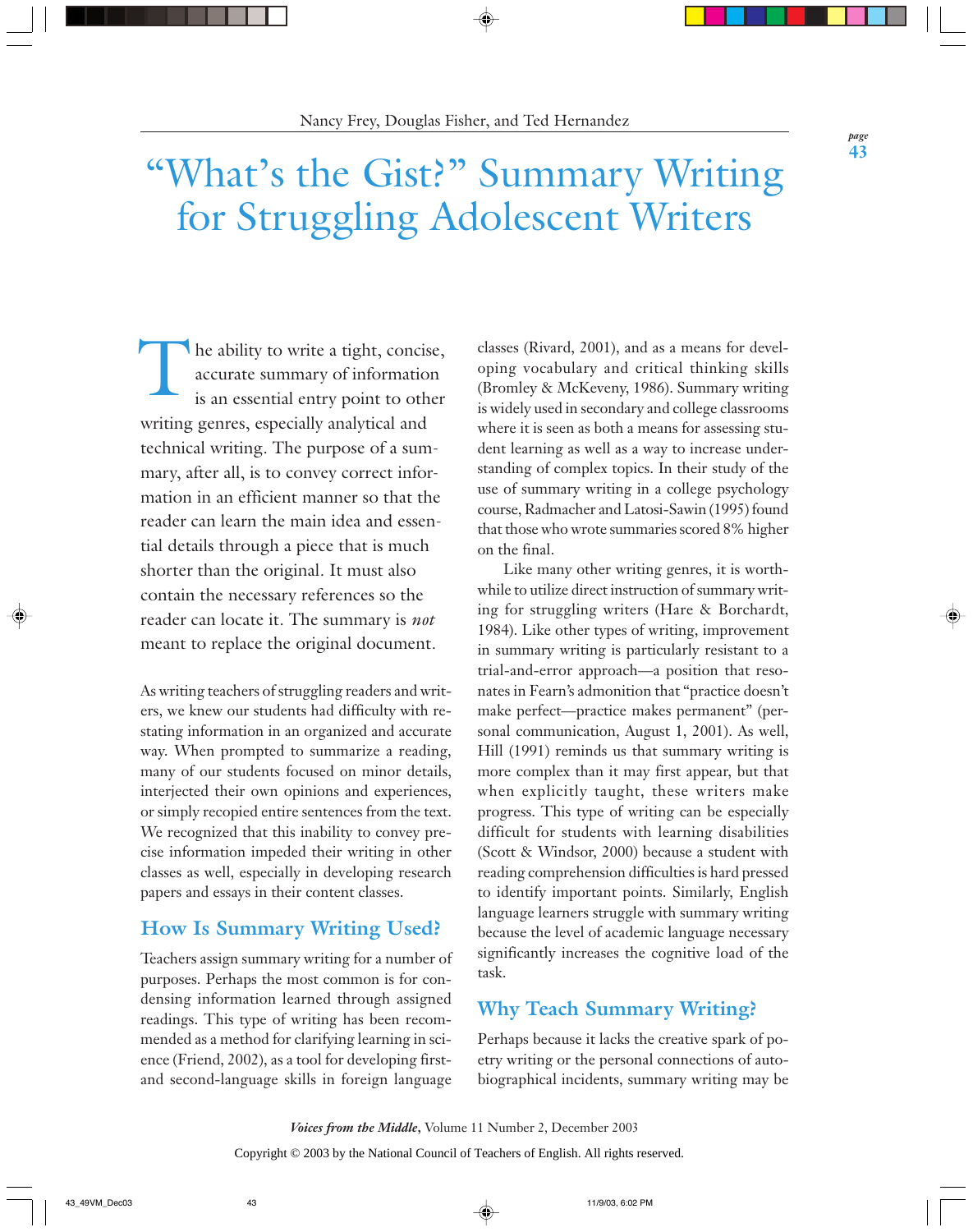overlooked in many middle school classrooms. After all, the restatement of the main points of a longer text may be viewed by teachers and students alike as an academic exercise (and a particularly boring one at that) with few benefits beyond accountability for reading assignments. However, the ability to summarize text accurately and efficiently without plagiarizing is a core competency for other writing genres. For instance, research papers are required to have a review of the literature on the topic. A well-crafted persuasive essay

**Perhaps because it lacks the creative spark of poetry writing or the personal connections of autobiographical incidents, summary writing may be overlooked in many middle school classrooms.**

must contain factual information that forwards the writer's position. And certainly an analytic piece of writing must necessarily describe the person, event, process, or phenomenon being analyzed before moving to the critical position assumed by the student writer. Success in each of these writing genres is predicated on the

accuracy of the information cited by the writer to support the thesis.

### **Types of Summary Writing**

There are two types of summaries used by student writers, and each has its unique purposes. The first is the précis, a brief summary of another text that contains the main points but little embellishment. It is usually six to eight sentences in length, although a short reading may reduce the number of necessary sentences to four.

A second type is the evaluation summary. Like the précis, it is brief and focuses on the thesis of the reading. Unlike the précis, it concludes with a statement of the student writer's opinions and insights. The most common kind of evaluation summary is the traditional book report containing both a summary of the book as well as recommendations and criticisms.

All summaries possess three common characteristics:

- they are shorter than the original piece;
- they paraphrase the author's words; and
- they focus on the main ideas only.

Although we addressed both forms of summaries over the course of the year, this article describes our précis writing unit. We began the semester with précis writing as one of five Short Cues used nearly every day with the class (Fearn & Farnan, 2001). In their book, the authors describe these practices (précis, Power Writing, process pieces, word limiters, and directions) as "writing prompts that promote whole pieces of writing in short space and time" (p. 67). They argue that the ability to "write short" means that students must write precisely, choosing their words carefully to convey the central themes without compromising the integrity of the original work.

This approach of "writing short" fits well with our student needs. The 32 adolescents in our class attend an urban public school where 74% of the student body has a home language other than English and 100% qualify for free or reduced lunch. Half of our students were classified as ESL students and four had Individual Education Plans (IEP) that identified them as having a disability. At the beginning of the semester, the class averaged 96 words on a 5-minute timed writing sample and used 12.89 words per sentence. This added up to a group of students with little stamina for sustained writing. We knew we would have to start small.

# **GIST Summary Writing**

We were cautious in our approach to summary writing. We knew that it was not sufficient to simply "cause" writing through writing prompts alone. Although we are not in favor of formula writing (there are too many "hamburger paragraphs" in the world already), we knew that our students would benefit from a systematic method of précis writing. We were also cognizant of the research of Stein and Kirby (1992) who recommend that the text be available when teaching students who are not yet facile at writing summaries rather than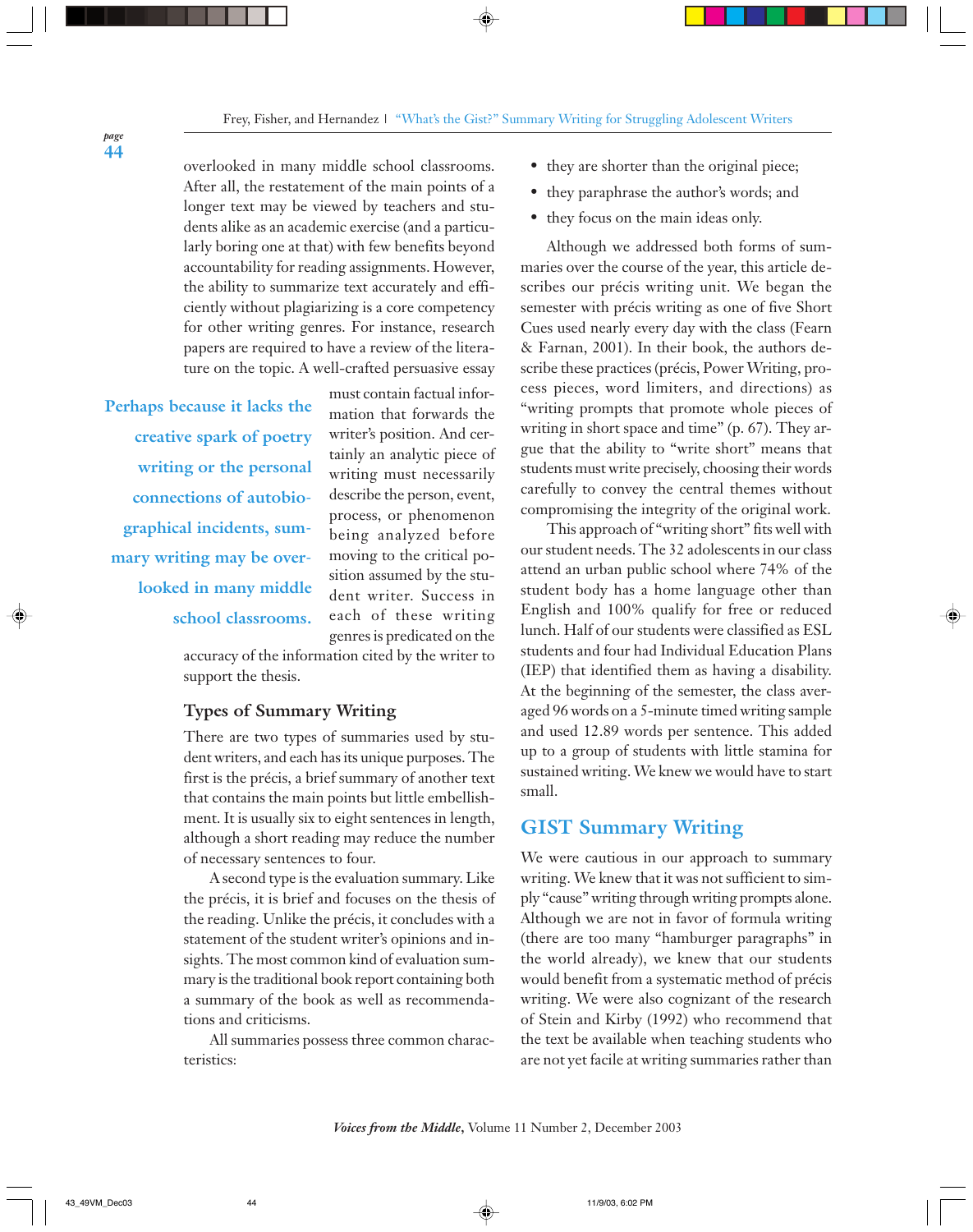using recall methods alone to create a précis.

One technique that appealed to us was Generating Interaction between Schemata and Text (GIST), a collaborative learning strategy used to increase comprehension of expository texts (Cunningham, 1982; Herrell, 2000). The text is divided into sections that serve as stopping points for clarification and writing. At each stop point, the meaning of the passage is discussed, vocabulary is explained, and a single summary sentence is negotiated. The cycle is repeated until the entire text has been read. The list of sentences generated by the students serves as a précis for the longer text. A list of the steps for introducing GIST appears in Table 1.

## **Survivor Writing**

Although we had identified a method for instructing students on précis writing, we still needed to find engaging texts. Because our class was a writing class, we were not bound to one content area for our reading materials. Instead, we opted to intersperse many nontraditional texts to motivate students. We quickly settled on a "Survivor" theme to parlay the ready-made interest of the ubiquitous game show into a conduit for in-class writing instruction. We opened the unit with two readings on Phineas Gage, the man who survived a horrific railroad accident in 1848 that blew an iron tamping rod through his skull. While his physical wounds healed, the terrible injury changed his personality profoundly, paving the way for the brand-new study of the brain as the source of personality. A complete list of the readings used in this unit can be found in Figure 1.

The reading was photocopied so that students could follow along and underline key words and phrases while we displayed it on the overhead. Stop points were identified and marked on the text in advance. After each section of the passage was read, we stopped to discuss the content and unfamiliar vocabulary. We then used a think-aloud strategy (Davey, 1983) to model the selection and elimination of various facts for use in our one summary sentence. We charted these ideas on the board, then experimented with different wordings until we could combine the important ideas into one sentence. This sentence was written on a sentence strip and displayed in a pocket chart. This instruction cycle was repeated until the entire passage had been read. The final step was to reread the list of sentences to check for understanding. At

| 1. | Distribute copies of a short text $(1-1)$ pages). Each text should be divided into four or five sections that<br>represent logical summarizing points, indicated by a line and the word "STOP" in the margins.                            |  |  |  |
|----|-------------------------------------------------------------------------------------------------------------------------------------------------------------------------------------------------------------------------------------------|--|--|--|
| 2. | Explain GIST: students read a portion of a text, stop, and write a sentence that summarizes the "gist" of the<br>passage. At the end of the text, students will have written four or five sentences, or a concise summary of the<br>text. |  |  |  |
| 3. | Introduce the text to be read, build prior knowledge, and discuss key vocabulary. Read aloud the first passage<br>of the text while students read along silently.                                                                         |  |  |  |
| 4. | Lead class discussion about important facts from the passage, writing their ideas on the board.                                                                                                                                           |  |  |  |
| 5. | Lead class discussion about how to formulate ideas into a sentence, allowing students to share ideas and<br>negotiate these ideas to craft an accurate and precise sentence.                                                              |  |  |  |
| 6. | Write the agreed-upon sentence on the board, numbering it #1. Students write the sentence in their journals.                                                                                                                              |  |  |  |
| 7. | Read aloud the second passage, following same sequence above, and numbering the agreed-upon sentence #2.<br>Repeat cycle until text is finished.                                                                                          |  |  |  |
| 8. | Discuss how the class has condensed a page of text into a limited number of sentences. Reread the series of<br>sentences to check for meaning. Make any changes necessary so that it serves as a concise written summary.                 |  |  |  |

# **Table 1. Sequence of Steps for Direct Instruction of GIST**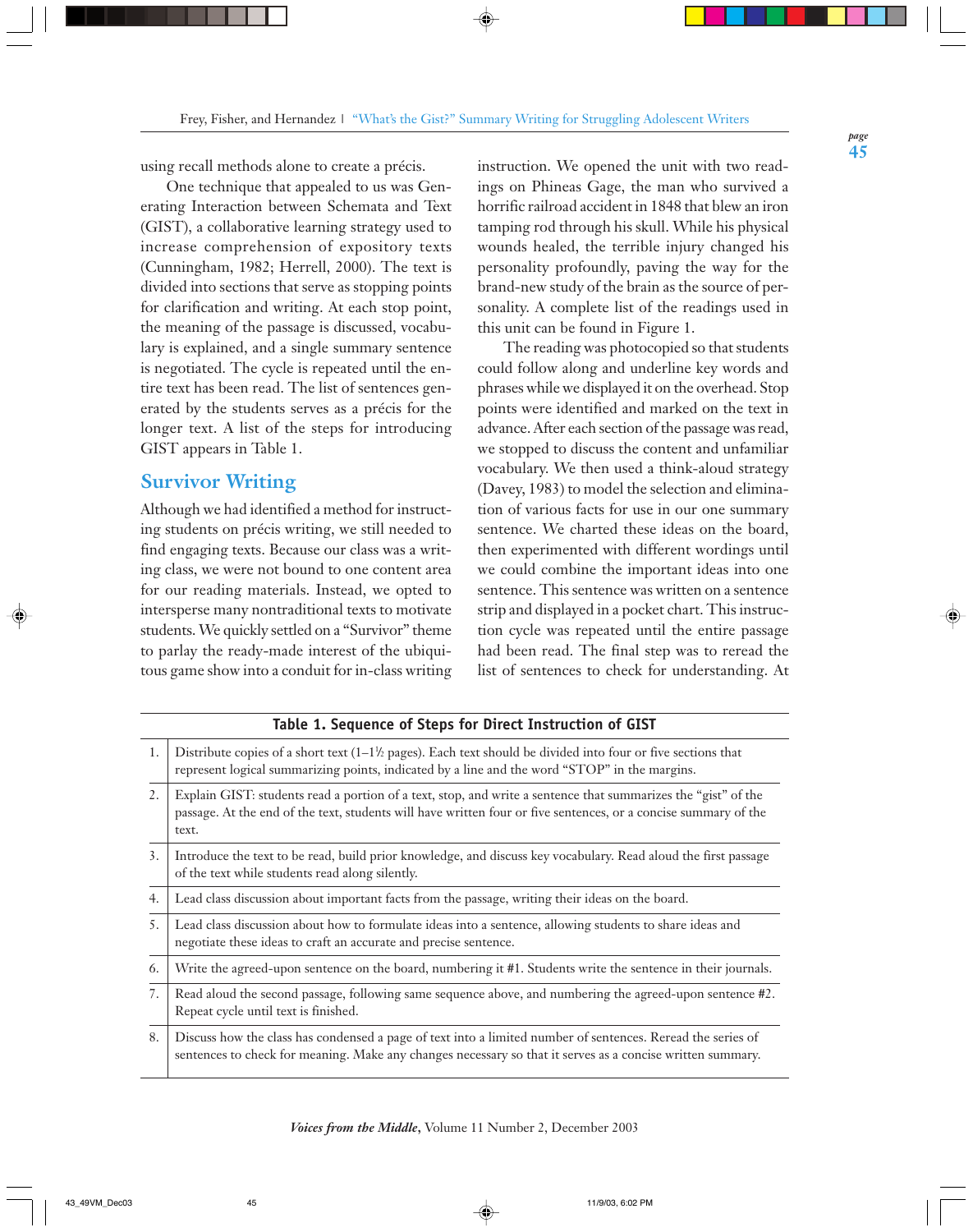this time, we edited any sentences that could benefit from the use of transitions to make the paragraph flow more smoothly. Students were surprised to see how easily a précis could be constructed using this method.

During subsequent lessons, we paid close attention to sentence combining and the use of dependent clauses. The avalanche readings were especially useful for this because we introduced a newspaper story of a recent accident. This text structure was different from the ones we had previously read about Phineas Gage because it used the inverted pyramid structure common to the journalistic trade (Ryan, 1995). We first taught this text structure, and then showed how we divided the text so that the bulk of the summary sentences would be generated in the first half of the article. As we read and created a list of ideas for use in

#### **Texts for Getting Started**

- Fleischman, J. (2002). *Phineas Gage: A gruesome but true story about brain science.* New York: Houghton Mifflin.
- McDonald, J. (Writer), Hoppe, B. (Writer & Director). (1997). Avalanche! [Television series episode]. In B. Hoppe (Producer), *Nova.* New York and Washington, DC: Public Broadcasting Service.
- National Snow and Ice Data Center. (n.d.). *Avalanche! Surviving an avalanche.* Retrieved February 8, 2003, from http://nsidc.org/snow/ avalanche/#WHY
- Seven skiers dead in second deadly B.C. avalanche in a month. (February 1, 2003). Retrieved February 8, 2003 from http://www.csas.org/ Incidents/2002-03/20030201-Canada.html#OFFICIAL
- Shreeve, J. (1995). What happened to Phineas*?* Retrieved November 12, 2002 from htp://www.mc.maricopa.edu/~reffland/anthropology/ origins/phineas.html

#### **Texts for Collaborative Writing**

Piven, B., & Borgenicht, D. (1999). *The worst-case scenario survival handbook.* San Francisco: Chronicle.

- How to escape from quicksand (pp. 18–19)
- How to escape from a mountain lion (pp. 54–56)
- How to wrestle free from an alligator (pp. 57–59)
- How to survive if your parachute fails to open (pp. 137–139)

#### **Texts for Assessment**

Stafford, M. (2003, January 29). Teen ejected in wreck saved by utility wires. *Fort Worth Star-Telegram*, p. A4.

**Figure 1.** Survival Texts for Summary-Writing Lessons

summary sentences, we attended to the use of complex sentences with dependent clauses (and their accompanying commas) as a way of packing sentences with more than one idea.

Our next step was to create opportunities to write a précis more independently. Capitalizing on the survivor theme, we showed a 10-minute segment from the PBS broadcast "Avalanche!" (see McDonald, Figure 1). This video clip featured footage and interviews with extreme skiers who braved treacherous slopes for sport. The presence of these skiers sometimes triggers an avalanche, which was ably explained through visual diagrams and dramatic footage. We stopped the video three times at logical points and asked students to write one summary sentence in their writer's notebook. Frederico's précis of the video segment (with errors intact; all student names are pseudonyms) read:

Weak layers of snow Heavy layers of snow pile one the weak ones up on the weak layers near the bottom, causing it to slide and begin an avalanch. Most avalanches are triggered by humans, due to ignorance or arrogance. Many times these people take risks because they're so pumped up that they dont pay attention to the warnings.

As his teachers, we were particularly heartened to see the words and phrases he crossed out in an effort to create complex sentences that would convey more information. A review of the previous 15 pages of his notebook before this writing showed that he had never before engaged in selfediting in this class.

After practicing the précis short cues for several weeks, we were ready to move into collaborative groups where students could negotiate sentences with one another. We selected readings from *The Worst-case Scenario Survival Handbook* (see Piven & Borgenicht in Figure 1) because of their connection to our theme and because they offered yet another teaching point we needed to address. We had seen a bit of plagiarism in some of the précis writing we were getting from the students and realized that we had not taught them how to avoid it. These readings gave us the opportunity to address the issue directly through discussion of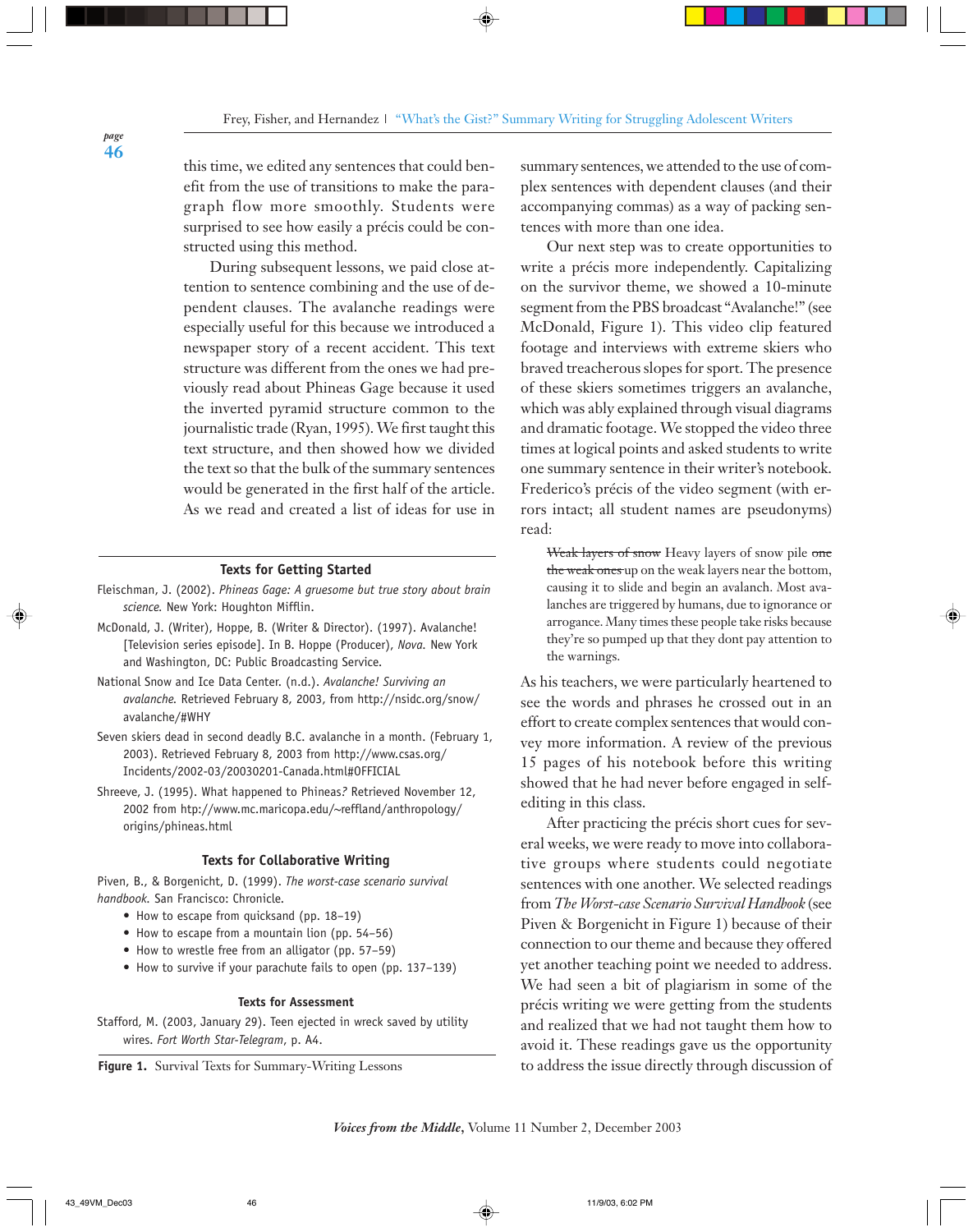the format of the text. All of these readings are constructed as lists, complete with numbered steps. The overall number of words is reduced in this format, making it even easier to use the authors' words because there are so few to choose from. We shared a general rule with our class—no more than four words in a row can be taken directly from the text. Although this was a somewhat arbitrary figure, we hoped that it would encourage them to pay attention at the word level.

We divided the class into four heterogeneous groups so that each had at least one strong writer and one weaker writer. The texts, complete with stop points, were distributed, and we sat in on discussions. A scribe for the group was responsible for recording the agreed sentences.

Frederico's group wrote about what to do if your parachute failed to open:

When your parachute won't open, signal another jumper to come towards toward you and when they do hook arms. Because you will be traveling at about 130 miles an hour, you will not be able to grab on normaly and will have to hold on to the straps of the other jumper and when it opens there may be a chance you'll brake your arms. To have a safe landing, try to land on water (if any) and if their isn't any watch out for power lines. Now modern chutes are made to open even if you make a mistake, but the reserve chute must be packed correctly.

Marco's group wrote about what to do if you are about to be attacked by a cougar:

When you meet a cougar do not run or crouch, and use things to make yourself bigger. If you are with a child pick them up so you can look bigger and back up slowly, or wait until it leaves. If it acts like it's going to attack, throw rocks. Fight back if you are attacked and hit him in his head using rocks and sticks.

Julia's group had the task of explaining what measures to take if you ever need to wrestle an alligator. They wrote:

Cover his eyes or his nose—these that's were he's weak. If it gets you in his jaws [inserted] puch punch him in the nose and don't let him shake you. Because alligators have a lot of germs in there mouth, go get to a doctor immediately. To avoid an attack, don't feed them and don't mess with the babies and don't try to touch them.

Not surprisingly, the writing activity created quite a bit of conversation. After each group had written their survivor advice, they taught the rest of the class what to do if they found themselves in the same unfortunate circumstances. This presentation of information also allowed their classmates

to ask clarifying questions about summaries that were not written clearly or contained too little information to be useful. In some cases, sentences were rewritten to reflect the feedback of their peers.

At this point, we felt like it was time to assess their understanding of summary writing. In keep**The ability to write accurately and efficiently for the purpose of reporting information is a gateway skill for other types of writing, particularly research reports and persuasive essays.**

ing with our survivor theme, we chose one of the most extraordinary stories we had come across.

## **Assessing Summary Writing**

The piece we chose for the assessment offered many of the elements we had taught in the unit. First, it was a newspaper article that offered the inverted pyramid text structure we had seen before. Second, it had a photograph to accompany the story, like many of the pieces we had previously written about. It was of a similar length to the other stories we had read and discussed, and of course it recounted a survivor's tale. Entitled "Teen ejected in wreck saved by utility wires" (see Stafford in Figure 1), the story described the fortunes of Joe Thompson III of Kansas City, Missouri, who was catapulted into the overhead wires after a traffic accident.

Students were required to write a summary of the article, but were not mandated to use the GIST frame to create one. In order to ensure that students could make decisions about what information to include and exclude, the copies of the text did not include stop points. We used a rubric to assess their work (see Table 2) and were pleased to see that after three weeks of instruction, most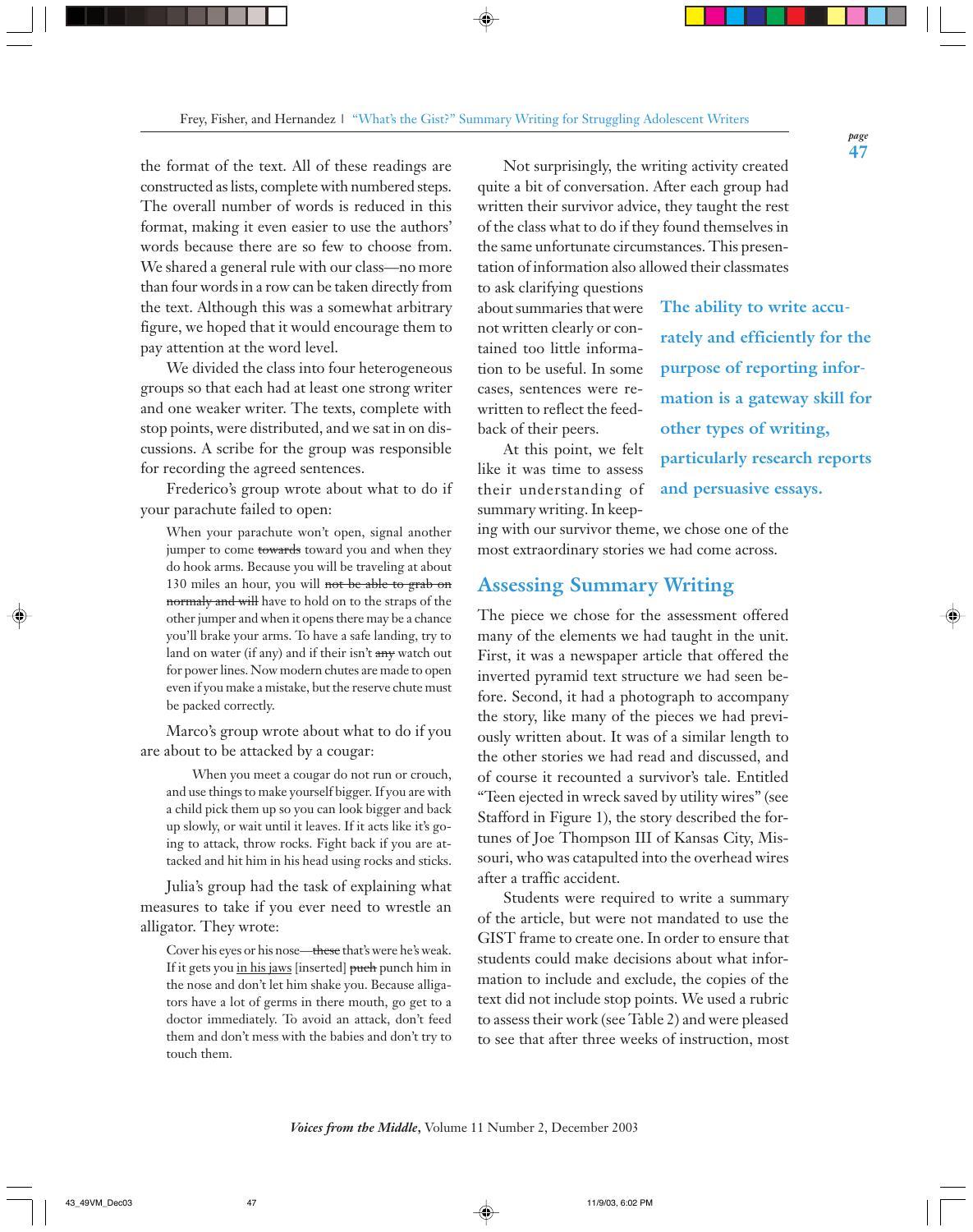students had mastered the art of summary writing and gotten the "gist" of the story.

# **Conclusion**

The ability to write accurately and efficiently for the purpose of reporting information is a gateway skill for other types of writing, particularly research reports and persuasive essays. However, some middle school writers may struggle with this writing genre because they have difficulty locating pertinent information and rephrasing it in their own words. One form of summary writing, called the précis, offers the opportunity to focus on these aspects of writing. In examining both the skills of our students and our philosophy of writing instruction as a deliberate act rather than just an activity to be launched, we used the GIST strategy (Cunningham, 1982; Herrell, 2000) as a way to scaffold instruction in writing a well-crafted précis.

We utilized a "gradual release of responsibil-

ity" model (Pearson & Fielding, 1991) at both the micro- and macro-level for this unit. At the micro-level, we began with multiple lessons featuring direct instruction about writing summaries, followed by guided practice as students tried this new strategy for themselves. Over the course of several weeks, we incrementally moved their writing to a more independent phase, thus ensuring that they had access to scaffolding and coaching. At the macro-level, the positioning of summary writing within the curriculum mirrored a gradual release model in writing (Fisher & Frey, 2003) because it utilized a model (GIST) as a means for moving students to independent writing.

The purpose of summary writing instruction does not outweigh the need to make the lessons interesting. By grounding the unit in a popular theme that appealed to adolescents, we attempted to motivate them to engage in the act of memorable précis writing. By gaining and maintaining

|                    | $\overline{4}$                                                    | 3                                                                                      | 2                                                                                   | $\mathbf{1}$                                                                         |
|--------------------|-------------------------------------------------------------------|----------------------------------------------------------------------------------------|-------------------------------------------------------------------------------------|--------------------------------------------------------------------------------------|
| Length             | 6-8 sentences                                                     | 9 sentences                                                                            | 10 sentences                                                                        | $11+$ sentences                                                                      |
| Accuracy           | All statements<br>accurate and verified<br>by story               | Most statements<br>accurate and verified<br>by story                                   | Some statements<br>cite outside informa-<br>tion or opinions                        | Most statements cite<br>outside information<br>or opinions                           |
| Paraphrasing       | No more than 4<br>words in a row taken<br>directly from story     | One sentence<br>contains more than<br>4 words in a row<br>taken directly from<br>story | Two sentences<br>contain more than 4<br>words in a row taken<br>directly from story | $3+$ sentences contain<br>more than 4 words<br>in a row taken<br>directly from story |
| <b>Focus</b>       | Summary consists of<br>main idea and<br>important details<br>only | Summary contains<br>main idea and some<br>minor details                                | Summary contains<br>main idea and only<br>minor details                             | Main idea of story is<br>not discussed                                               |
| <b>Conventions</b> | No more than one<br>punctuation,<br>grammar, or spelling<br>error | 2-3 punctuation,<br>grammar, or spelling<br>errors                                     | 4-5 punctuation,<br>grammar, or spelling<br>errors                                  | 6+ punctuation,<br>grammar, or spelling<br>errors                                    |

#### **Table 2. Rubric for Assessing Summary Writing**

**Overall grade: \_\_\_\_\_\_\_\_\_\_ Comments:**